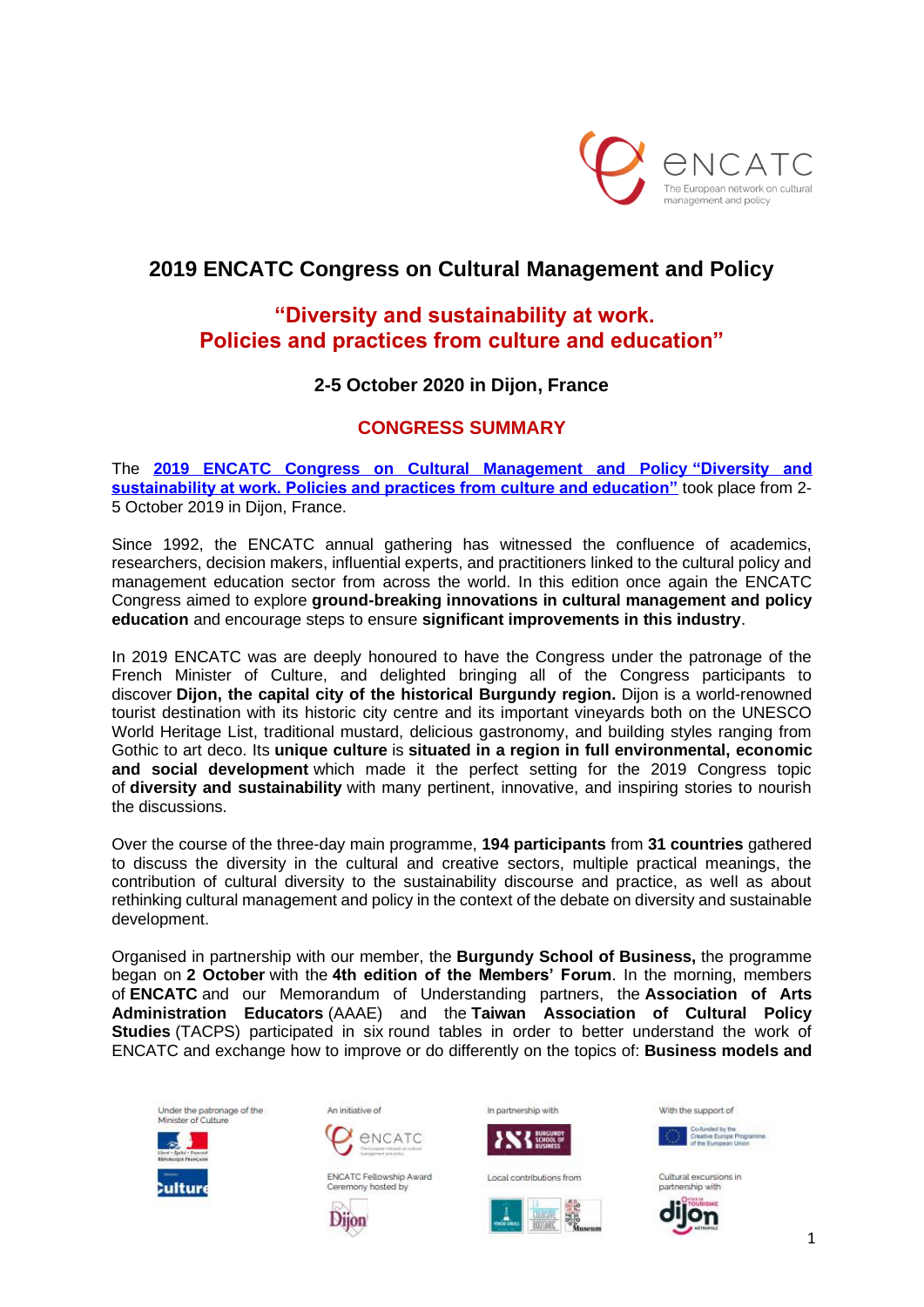#### **finances; Governance and digital culture; Education; Research; Internationalization; and Youth Generation.**

In the afternoon of this same day, at the Members' Forum participants attended the **ENCATC-AAAE International Panel "Sustaining the field of cultural management education: how international engagement contributes (or not) to sustaining cultural management education".** Here the discussions continued from the ENCATC-AAAE Panel held earlier in 2019 in June at the AAAE Conference in Madison, WI, USA. Scholars from different countries shared their insights into how international cultural management functions in their respective countries.

On the evening of the Congress' first day, all participants came to together for the **official Congress opening** held at the beautiful **Salle de Flore** where ENCATC had the honour to be hosted by the **Ville de Dijon**. The opening was followed by the **first ENCATC Fellowship Award Ceremony** to honour and recognize the **2019 Laureate, Milena Dragićević Šešić**, Head of UNESCO Chair in Interculturalism, Art Management and Mediation, Serbia. This was a celebration of her innovative yet consistent approach and commitment to positive change and remarkable and visionary leadership, creativity, and results in education, research, policy, and advocacy in the cultural management and policy fields. The Award presentation was given by **Anne Matheron**, Regional Director of Cultural Affairs, French Ministry of Culture. Speaking on behalf of the Fellowship Award panel as ENCATC President, **Francesca Imperiale** said: "*Milena Dragićević Šešić, with her academic, professional and personal profile and history, personifies the mission and values of ENCATC. Her contribution to cultural management and policy is a point of reference for all of us working in the field, as well as an important legacy for young generations and practitioners*".

The 2nd of October was also the launch of the **first edition of the ENCATC Research Boot Camp.** This new project grew from the format of the previously organised ENCATC Young and Emerging Researchers' Forum. The evolution was a response to the demand to **offer emerging researchers more time to work together and learn from senior peers.** The aim of the Boot Camp was twofold. First, it was to give **young PhD researchers** the opportunity to learn by doing for how to design a learning programme. Second, was for **cultural management students** to have the possibility to improve their capacities to write a project and communicate it to an international audience. The working themes selected for the projects to be developed by the students were the same that were elaborated for the ENCATC Academy on Culture External Relations held in November 2019 in Taiwan. To offer a mobility grant and the opportunity to a young researcher, Ana Letunic was selected as the 2019 ENCATC Research Boot Camp Laureate. Ana Letunic, Docent (Assoc. Prof.) at the Academy of Dramatic Arts Zagreb in Croatia.

On the morning of **3 October**, participants went on a discovery journey to **observe the local cultural field** with visits to the institutions of La Coursive Boutaric, La Peniche Cancale, and The Consortium Museum.

The first visit was to **[La Coursive Boutaric](https://www.la-coursive.fr/)**, is a cultural and social rehabilitation project in Dijon. This cultural institution is located in the oldest large complex in the district of Les Grésilles which is classified as a sensitive urban area (SUA) with more than 4,000 social housing units. The project's mission is to **accelerate the economic development of cluster members through cooperation** and the **pooling of resources and skills**; **structure the cultural and creative sector** in the region through the creation of tools to **help the emergence and professionalization of cultural and creative entrepreneurs**; and **contribute to the attractiveness of the district** of Les Grésilles in Dijon, in full urban requalification by the development of economic activities. The visit and discussions addressed two key points. The first is the role of artistic production in dealing with social challenges, diversity, integration, and vitalization of underdeveloped areas. The second





Dijon







Local contributions from

In partnerchip with

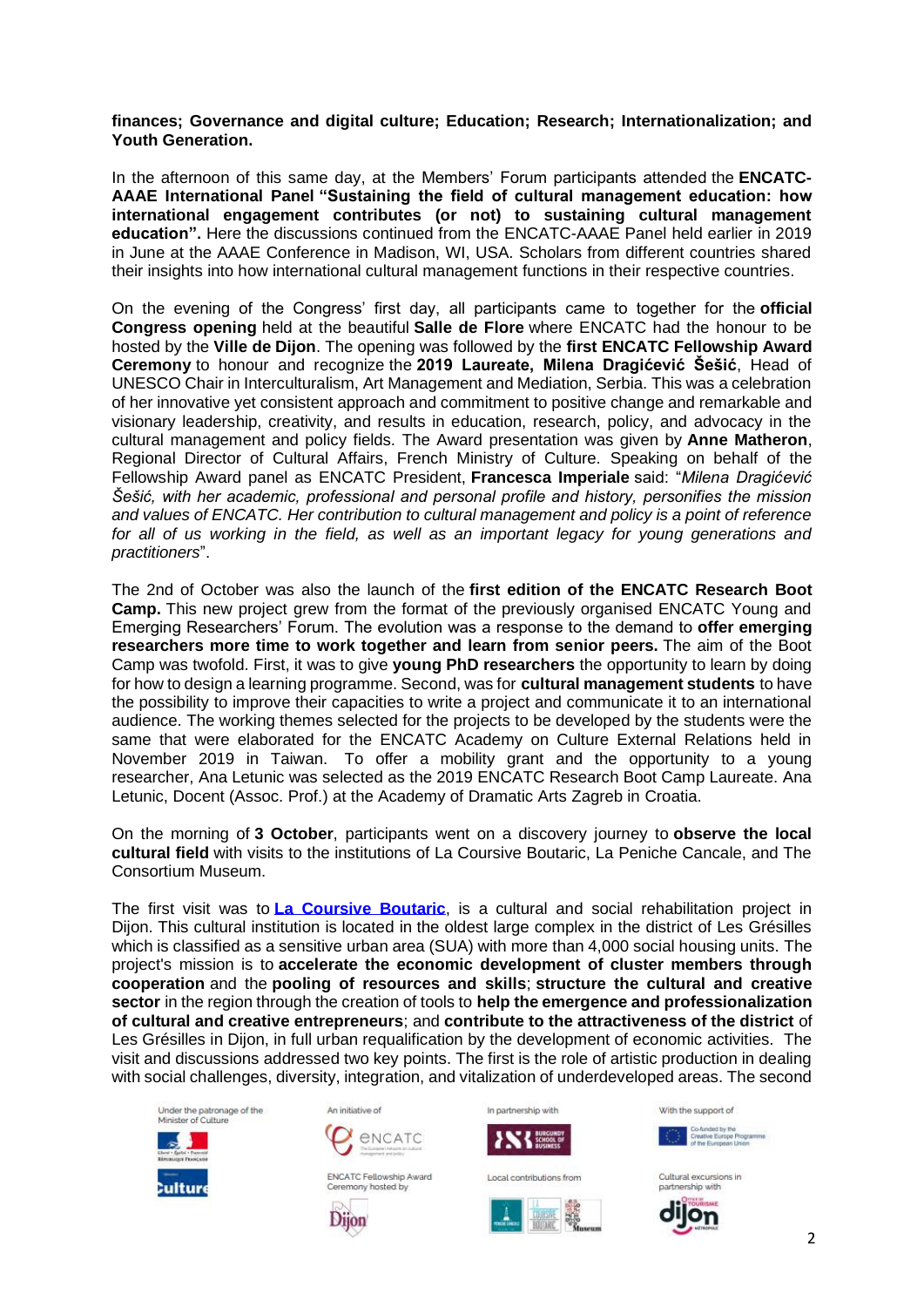is how a cultural and artistic project contributes to the debate on how culture can support and integrate the traditional social, economic dimensions of sustainability thus contributing to more balanced models of development. When asked **what diversity means for La Coursive Boutaric** when implementing its social inclusion projects **Frédéric Ménard**, the organisation's President said: "*The neighborhood in which we are located is a space of great cultural diversity. This cultural diversity nourishes the work developed by the artists, as well as the cultural enterprises established in the district. All of them try out artistic proposals rooted in the territory, with cultural rights as a principle of action*".

The second visit was to **[La Péniche Cancale,](http://penichecancale.com/)** is a cultural project moored at the Port du Canal in Dijon. It is successfully **revitalizing the local neighbourhood though cultural promotion, ecoproduction, social inclusion, and sustainable practices.** Working in conjunction with its territory, It collaborates with numerous artists, local cultural actors, and national networks to offer quality programming that is both accessible and inclusive. The organisation values a **professional integration approach** by welcoming young adults in precarious situations via a partnership with the Herriot Hosting and Social Reintegration Centre. The visit was key for understanding and gaining examples for how a cultural organisation's model can successfully integrate with cultural, social, ecological and solidarity approaches.

The final visit was to **[The Consortium Museum,](https://www.leconsortium.fr/en)** a contemporary art centre based in Dijon founded by Xavier Douroux and Franck Gautherot in 1982 by the non-profit Le Coin du Miroir, founded in 1977. Before the guided visit of the collection, participants gained a deeper understanding of how since its beginning this institution has implemented a **practice of diversification and multifocal points of inclusive activities.** When asked how the museum sector preceives "diversity for sustainability", the museum's Director **Franck Gautherot** said: "*Museums are cemeteries of corpses at the time of cremation and ashes. How diversity can be the new strategy? Museums could respond to digital, museums could still act like game players in today's art world? No choice but a painful difficulty to create and get free of the bureaucratic models. The collaboration between the market and the academic issues is the only way to survive for public institutions. But are they able to? Not by now, I guess, that's why the consortium museum as an independent institution could be a role model –modesty but arrogance– in the today figure. Diversity means global collaboration and centripetal and centrifugal forces in action*."

The afternoon programme continued with the **Panel "Diversity and sustainability at work in culture and arts: what perspectives at territories levels".** This session was held under the **high patronage of the French Minister of Culture, Mr. Franck Riester.**

Next, participants split into discussion groups to exchange p**erceptions, analyse and reflect on the shared experience during the morning cultural visits.** This exchange was followed by the **Congress Keynote speaker**, **David Throsby**, Distinguished Professor of Economics at Macquarie University in Sydney, Australia. He spoke on **"Diversity and sustainability in the cultural sector: What can economics tell us?"**. He stressed the most **important international agreement on cultural diversity is the 2005 UNESCO Convention for the Protection and Promotion of the Diversity of Culture Expressions.** Almost 150 countries are signatories to this convention, which spells out a range of obligations for the protection of the arts and culture and for the enhancement of the contribution of the cultural sector to economic, social, environmental and cultural development. There is a range of reports published by UNESCO that give examples of cultural and creative projects relating diversity and sustainability that have been undertaken in many countries around the world – see particularly a review of the Convention's first 10 years published in 2015 under the title *Reshaping Cultural Policies: A Decade Promoting the Diversity of Cultural Expressions for Development.*











In partnership with

With the support of







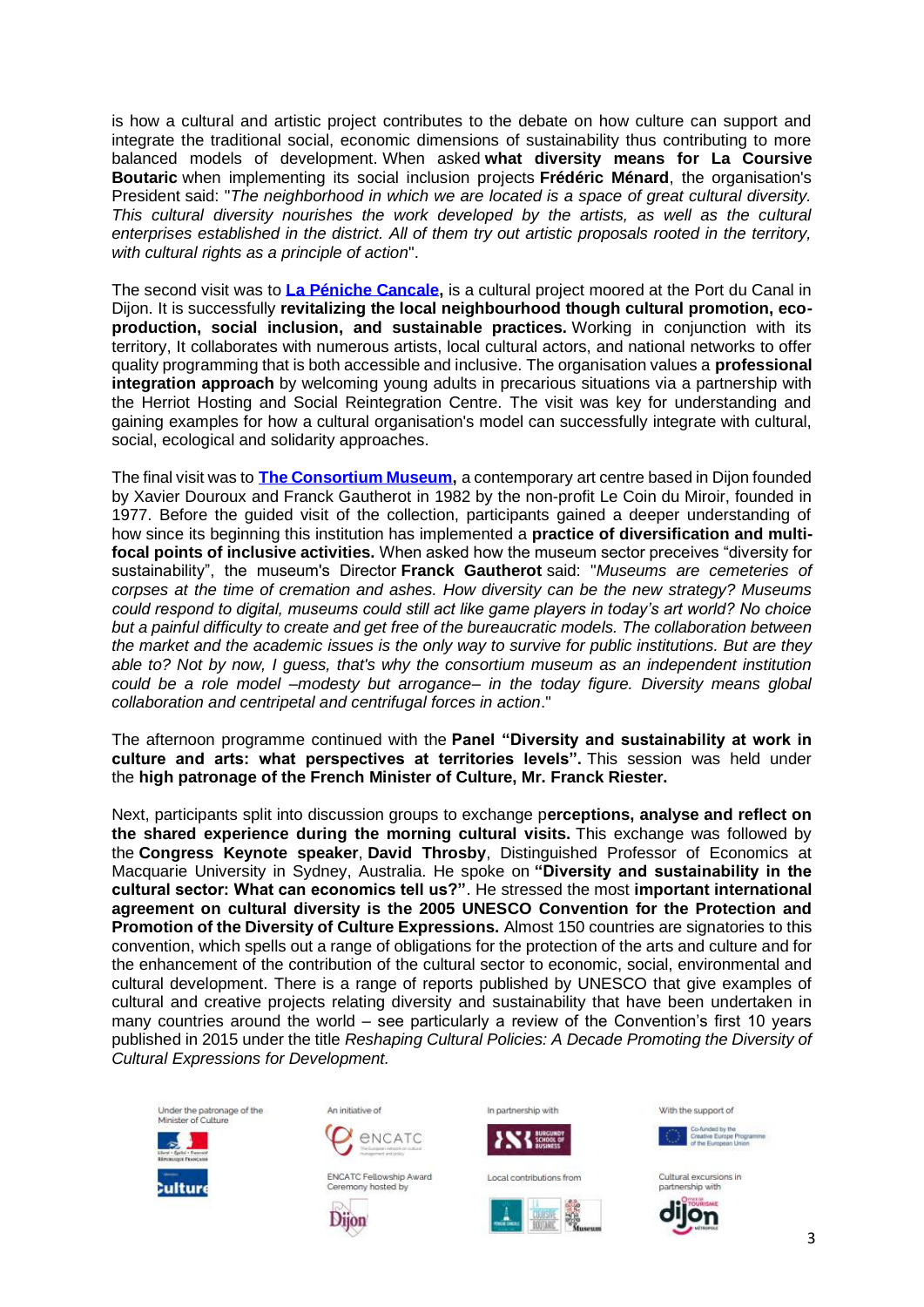The **Congress keynote was followed by a debate** with experts **Louise Haxthausen**, Director of the UNESCO Liaison Office in Brussels and UNESCO Representation to the European Union, Belgium and **Lluís Bonet**, Professor at the University of Barcelona, Spain. The discussions focused on topics such as **UNESCO's SDGs, the 2030 agenda, and sustainable tourism** as well as questions from the audience such as about how to **combat against protectionism and nationalism when promoting cultural diversity**.

The day continued with the **2019 ENCATC Research Award Ceremony**. Once more ENCATC celebrated young and emerging generation of researcher first learning about the doctoral work accomplished by the four finalists in the running. The winner of the Award was announced as **Dr. Biljana Tanurovska Kjulavkovski** for her PhD "*Theory of institutions and cultural policies for contemporary performative practices*" obtained from the University of Arts in Belgrade, Faculty of Dramatic Arts in Serbia. Expressing her deep gratitude for the ENCATC Award's prestigious international recognition **Dr. Tanurovska Kjulavkovski** said: "*I would like to thank ENCATC and the Research Award's international jury for this great honour. My gratitude also goes to my PhD mentor, Professor Milena Dragićević Šešić. I believe that besides scholars dealing with issues concerning the notions of institution in culture, cultural policy, governance, contemporary dance and performance, diverse communities of practitioners, researchers, cultural workers and artists can also find interest in this interdisciplinary research which includes strategies, tactics, case studies, artistic, curatorial practices and theoretical propositions."*

After the ceremony, participants were whisked away to the **Cave Patriarche** located in the centre of Beaune. It is the largest cellars in Burgundy with five kilometres of tunnels in Beaune, where more than 3 million bottles are kept. Participants enjoyed wine tasting, music and the Congress gala dinner.

The last day of the main Congress programme took place on **4 October**. The morning was devoted to **Annual Educational and Research Session**, which was in its 10th edition. These presentations provided the **most updated information about new learning methodologies, practice and research trends in cultural management and policy from different world regions.** For the first time and to mark the Research Session's 10th anniversary, the Congress introduced the **ENCATC Best Research Paper Award on Cultural Policy and Management**. This was a new initiative and the first recognition was awarded at the end of the Congress to **"Cultural diversity in Finland: Opening the field for non-native artists"** by **Emmi Lahtinen** from the Center for Cultural Policy Research Cupore, Finland and to **"Incredible Edible Todmorden: Impacts on Community Building, Education, and Local Culture. A Case for the Operationalization of Sustainability"** by **Michelle Brener** from the Universidad Anáhuac México, Mexico.

For its second edition, the **Congress Posters' Exhibition** was be a once more a great opportunity for members and non-members to enhance the visibility of their European projects and promote best practices among the participants. Topics covered **cultural heritage, entrepreneurship, creative industries, audience development,** and **international cultural relations.**

In Dijon, ENCATC held once again its **International Book Exchange project** which offered Congress participants the occasion to promote their new publications and share them with their colleagues from all over the world. It was also the occasion to launch two new publications by the ENCATC Research Award winners from 2017 and 2019 published in the *ENCATC Book Series on Cultural Management and Cultural Policy Education*. The 2017 ENCATC Research Award winner, **Rebecca Amsellem** presented *"Museums go International. New strategies, new business models".* This book is based on a multiple correspondence analysis of a database populated by the results of a survey conducted by the author on international museums. The 2018





Dijon





In partnerchip with

**INS SCHOOL OF**